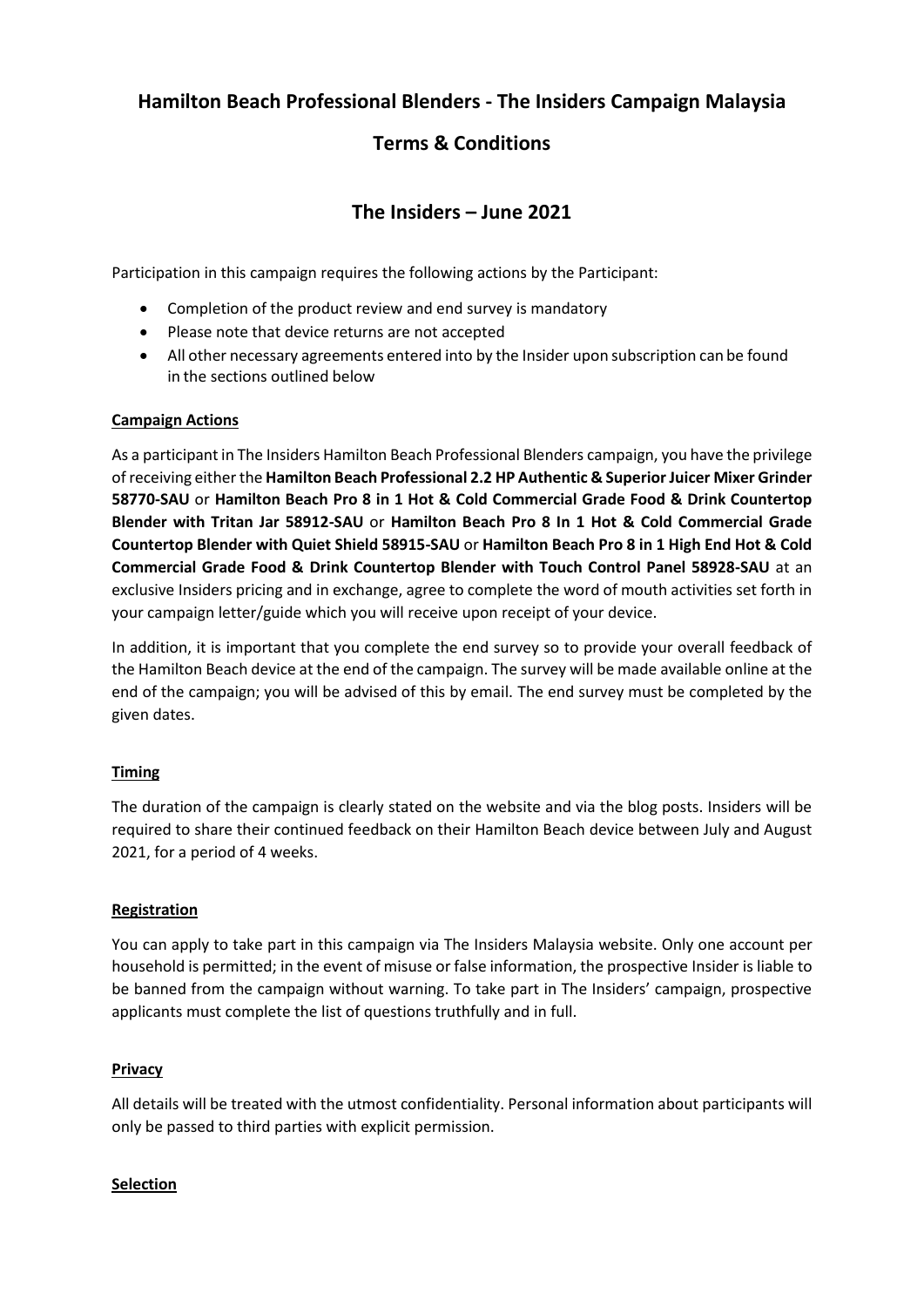Participants will be selected for this campaign on the basis of specific criteria set by Hamilton Beach. This selection will be made by The Insiders, and is both binding and final. Failure to be selected will have no bearing on any subsequent applications for, or participation in, other campaigns run by The Insiders or its subsidiaries. This manner of selection has been deemed necessary, as the number of candidates is often far higher than the number of available places.

## **Payment and Deposit details**

Please note that upon subscribing to this campaign, no deposit is required. Once the subscription period is closed, a preselection of campaign participants will be made. If shortlisted, candidates will be sent an email with a 50% discount unique voucher, requesting them to go online to Lazada.com.my to purchase their device. They will be taken to a link, where they will be able to purchase their intended Hamilton Beach product.

Please note that device payments made in this campaign are NON-REFUNDABLE, and once participation is secured and your payment is submitted it cannot be returned. ALL SALES IN THIS HAMILTON BEACH CAMPAIGN ARE FINAL.

## **Products not intended for resale**

The resale of products, services, coupons or vouchers received through an Insiders campaign or provided by any of our clients is strictly prohibited. Any violation of this provision by a member will result in immediate campaign removal and/or termination of your Insiders membership indefinitely as well as potential legal action.

## **General Terms & Conditions**

The Insiders is not responsible for technical or other problems in this campaign arising from it or caused by elements that cannot be controlled by either The Insiders or Hamilton Beach. It is the responsibility of each individual participant to ensure that both their software and hardware are protected, and are in good working condition. Participation in this campaign implies the unconditional acceptance of these rules.

The Grapevine, trading under the name "The Insiders" and referred to below as The Insiders, cannot be held liable for direct, indirect or incidental damage resulting from use of the website or information obtained via the website.

The Insiders cannot be held liable in any way whatsoever for potential damage incurred by the registered member as a result of using the product or service during the campaign.

The manufacturer and distributor remain at all times jointly and severally liable for the product or service that the registered member uses during a campaign.

The registered member must at all times observe the user instructions and/or comply strictly with the instruction leaflet for the product or service.

The website, as well as the content of its texts, images, graphics, sound files, animations, video recordings, data organisation and databases which may have been included (i.e. the information) remain the intellectual property of The Insiders. The information is protected under the Act of 30 June 1994 covering its copyright and related rights, and by the entirety of the regulations applicable to intellectual property.

You have the right to consult the information on the website for private and personal use and/or to download it. Any other use including but not limited to the reproduction, dissemination, making available to the public and / or re-use in any form, in whole or in part, temporarily or permanently, of